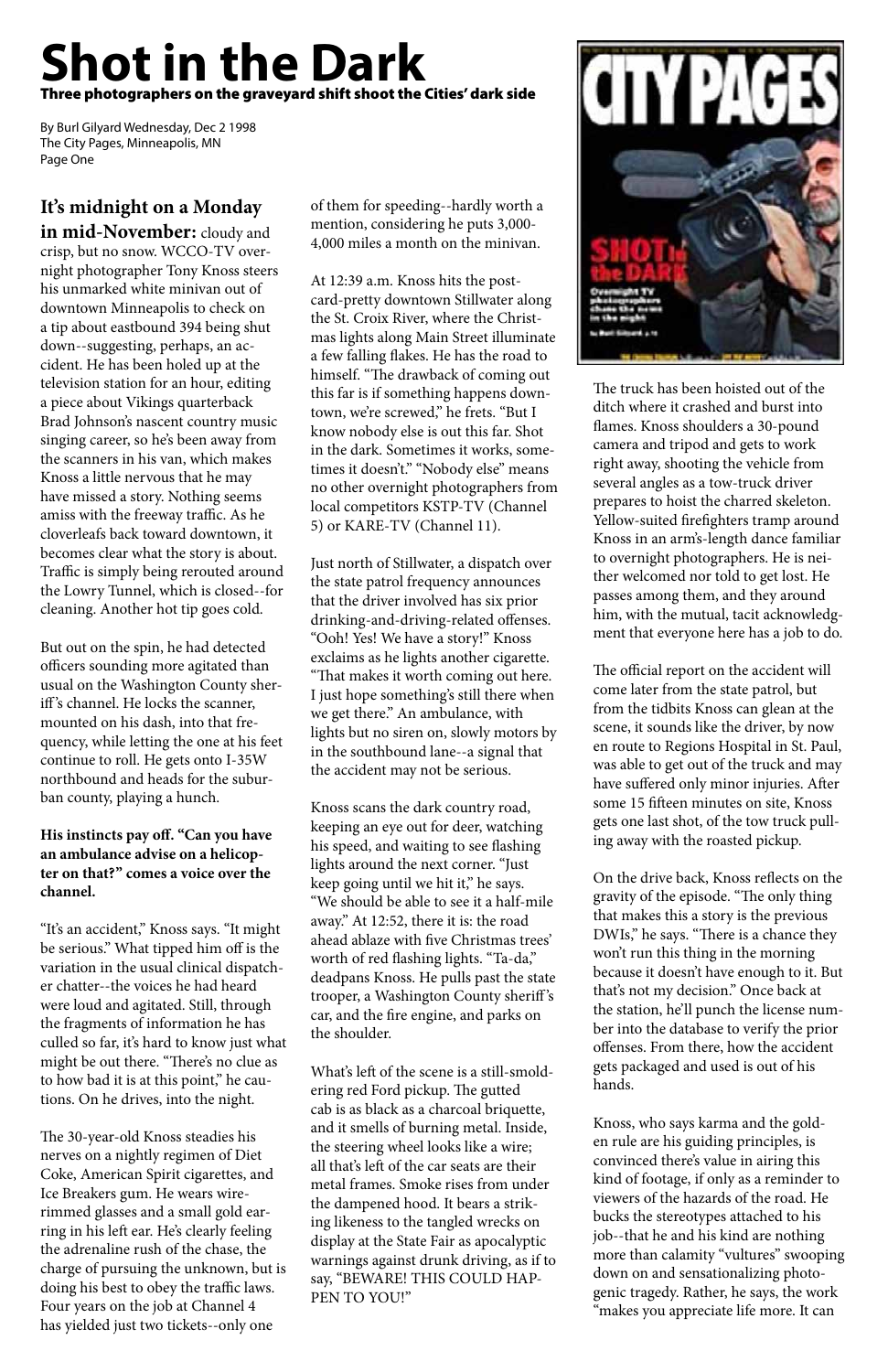happen to anybody, anywhere, at anytime. If I was off tonight, this guy still would've crashed."

But Knoss was on tonight, so the single-car crash in Marine on St. Croix makes the morning news in a matter of hours.

Overnight TV photographers work alone in the dark. They make their own judgment calls on which stories to chase, and which to ignore. These days, they drive unmarked minivans, because stations have all decided that cruising around at night with a station's logo plastered to the door could turn photographers into moving targets. They sleep by day, and never enough. They carry cellular phones to stay in touch with whoever's sitting back at the station and keep the Hudson's street map book always within reach.

In theory, anything that happens under cover of darkness is fair game, but the grist is largely drawn from whatever comes over the scanners that scroll endlessly through the 250-odd police, sheriff, fire, state patrol, and other emergency channels in the metro area. Shootings, car accidents, and fires are staples of the trade, though even they must be of some magnitude: Simple cases of "shots fired," fender benders with no serious injuries, and garbage-can fires in an alley aren't going to cut it. But overnight photographers are also called upon to shoot more routine stuff, such as newsworthy weather or people studying the skies for meteor showers. While they may get used to rhythms of the job over time, they can never predict what a given shift will bring: A Friday can pass without the camera leaving the van, while a Monday night may find every station's night photographers racing from one scene to the next.

Local stations WCCO, KSTP, and KARE all have someone dedicated to working the overnight shift, supplemented by other staff, part-timers, or on-call photographers. (The fourth player in the market, KMSP (Channel 9), currently relies on on-call photographers, but will likely add an overnight position next year.) The trio forms a small, relatively collegial, club whose

members tend to look out for one another, even as they compete. Everyone works a slightly different shift. WC-CO's Knoss works the 7 p.m. to 3 a.m.; KSTP's Brad Griffin the 11 p.m. to 7:30 a.m.; KARE's Mike Stern the 11 p.m. to 7 a.m. The early evening often finds Knoss gathering material for the 10 o'clock news; Stern and Griffin usually get busy on a live shot for the morning newscasts.

To do the job well, you have to master the scanners: listening to them, hearing what matters, making certain you get to the scene in case a dispatcher's alert turns into a big story. At first the dispatches might sound like an unceasing choir of mayhem and mishap, but the overnight guys all say 99 percent of the stuff that comes over the scanners isn't worth blinking at. Possible heart attacks. Diabetic reactions. Burglary alarms going off. Traffic stops. After a while on the job, the cryptic shorthand becomes a second language they understand almost subliminally: "PI" means personal injury, "RP" a reporting party, "DK" drunk. A "1054" is state-trooper talk for an accident with a fatality. While out on the roads, the overnighters also learned where the cops park to cut their lights and wait- where the speed traps are.

In cities like New York and Los Angeles, the overnight-photography business more closely resembles a freelance cadre of paparazzi, chasing crime rather than celebrity. But Minneapolis and St. Paul have never been volatile news towns. Tom Lindner, news director at KARE, worked in Chicago for a few years and recalls that that city's news appetite demanded "heavy, heavy reliance on crime-spot news. Compared to here, it was just intense. They really had three stories in Chicago: crime, sports, and politics. And they kind of covered them the same way: who's alive, who's dead."



That dynamic fostered freelancers, or stringers, who made it their life's work to supply tape on demand. Lindner recalls a former cop who became something of a news-business legend. He cruised around Chicago at night in a souped-up Corvette, outfitted with a battery of dubbing decks behind the

front seat so he could run off copies of tapes while en route from crime scenes to the stations.

"There was an active stringer market, which doesn't really exist here," Lindner says. "I don't think the viewers have the appetite for that kind of stuff. I think if you did a Chicago-style crime-blotter newscast here, it would fail."

Knoss and Griffin both agree that business overall is slower than it was a few years back, when shootings were more rampant. That perception is borne out by some key statistics. Minneapolis still provides the lion's share of high-profile crime, with 58 homicides last year- down substantially from 86 in 1996 and the all-time high of 97 in 1995, when the city earned the ignominious nickname "Murderapolis." This year is roughly apace with 1997.

Even so, Minneapolis just isn't the kind of rat-a-tat-tat news town as is, say, Milwaukee--city of beer and bedlam. Mike Stern, who has worked the overnight shift for KARE-TV since July as a freelancer, spent four years shooting on the night shift there. "In Milwaukee, it wasn't a matter of something happening. It was, 'Which one do we go to?'" Stern says. By comparison, he adds, Minneapolis is a sleepy hollow and St. Paul is even more tranquil.

In Stern's seasoned estimation, the Twin Cities simply aren't prone to as many raging, out-of-control conflagrations as Milwaukee: "They just don't have the fires here, and when they do, it's unbelievable how fast they put it out. Not that I'm complaining, but it's unbelievable how fast they are." But you never know: "This is the time of year when people start throwing blankets over space heaters."

## **Shot in the Dark** Three photographers on the graveyard shift shoot the Cities' dark side

By Burl Gilyard Wednesday, Dec 2 1998 The City Pages, Minneapolis, MN Page Two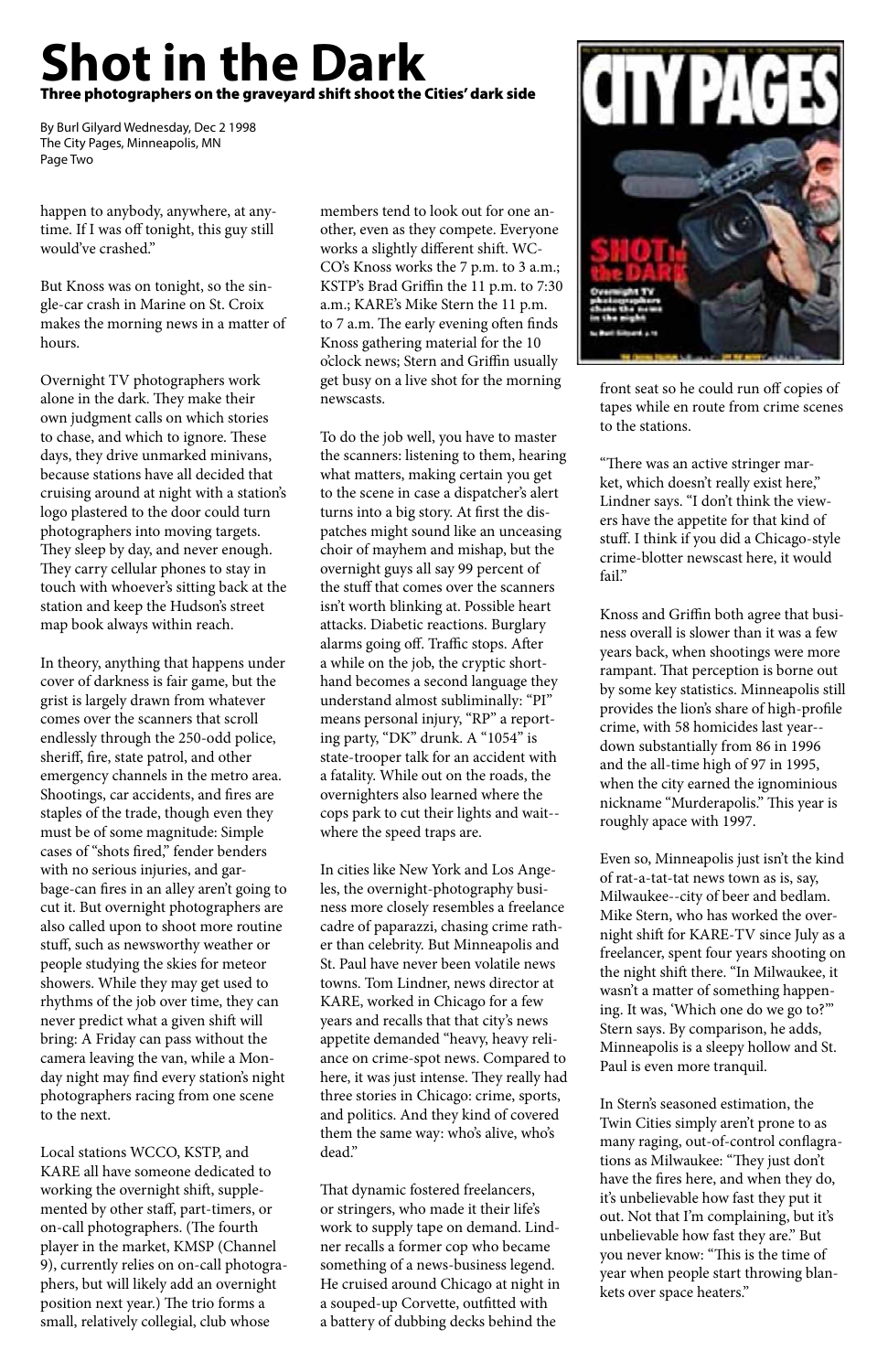That leaves nights with a lot of downtime in them. Stern usually camps in the parking lot at Dunwoody Institute directly across from the sculpture garden at the Walker Art Center, engine running, scanners humming. The station's home base in Golden Valley doesn't offer the central location he needs to make it to scenes in time to catch action. Which isn't as often as in the old days. He kills time the unglamorous way, sitting in the dark, nursing coffee, staring at a vacant parking lot, and stepping out for the occasional smoke break, with one ear glued to the scanners. Truth be known, between chasing down stories, the bulk of the job is spent listening closely for news to break.

Driving around doesn't make much sense to Stern, who notes that the chance of actually stumbling upon news in progress is remote. "You can drive yourself far away from a scene," Stern explains, so he stays put. The cab of his truck is illuminated only by the Bearcat scanners, which glow orange as an ember, and the green-lit buttons on his cell phone. The 41-year-old Stern wears a bulky jacket over a blue sweater; his rounded, tinted glasses reflect the lights in the cab as he listens to the scanner chatter and strokes his thick, black beard.

A steady stream of dispatches spills out of the scanners; some calls are serious, some oddly comic. A shooting in North Minneapolis: "They began shooting at the white male's feet..." Someone vomiting blood in Brooklyn Park. A harassed bartender: "Two females followed him home and won't leave"--reportedly yelling and screaming outside his front door. "We have a Hispanic male in the lobby. He appears agitated and doesn't speak English. He may be a robbery victim." A barking dog in Minnetonka. Down at the airport, a Continental Airlines flight making an unscheduled landing to dispense with "an unruly passenger who has been subdued." In South Minneapolis: "A neighbor is saying there's been a male ranting and ranting and raving for two hours."

#### **Absolutely none of it worth chasing.**

At 12:40 a.m. Stern's cell phone rings. It's Knoss. "Hey, Tony," he says. "Are you sitting at the station? You must be bored." Stern and Knoss have forged a relationship based on friendly competition; they've taken to periodically calling each other during shifts just to shoot the breeze or rib each other. "It's not like when all three of us show up at a scene we get into fights," says Stern, of Knoss and Griffin.

> "I left my reporter there," says Stern, who followed the fire department to a nearby blaze: "Sure enough, it was an apartment building. People were jumping out of windows." He recalls seeing a firefighter running down an ice-covered alley, cradling a badly burned baby in his arms while trying to give the child mouth-to-mouth resuscitation. At the memory, Stern takes a drag off his cigarette and shakes his head. "That's one shot I'm glad I didn't get. That kid lost his life."

But for all the time spent sitting in parking lots, there are nights when the big stories break while the town sleeps. Stern will never forget one night he spent working the graveyard shift in Milwaukee. "I came into work about midnight, and the overnight producer said she got this call from a guy who lived in an apartment building," Stern remembers. The caller had overheard police in the hall: "He said, 'You sick son of a bitch, you have a head in the freezer.' She asked me to check it out."

The building turned out to be a quick six blocks from the station. Stern says he was the first photographer on the scene. Immediately, it struck him how "weird" the normally officious police were acting. As Stern tells it, "There were cops everywhere and they just had these shocked looks on their faces." He approached one who had been helpful in the past, to find out what was going on. The officer told him, "'I've been on the force for 30 years, I've been in Vietnam--I've never seen anything like this.'" Then he walked away without saying more.

The unfolding crime scene that Stern was covering would soon be international news: the guy with the head in his freezer turned out to be Jeffrey Dahmer. What did Stern shoot? "The containers full of evidence that were being brought out. Boxes of industrial-waste-type barrels. Freezer. Shots of the shocked faces of the neighbors. The smell was just horrifying. It was awful." Stern's footage was used internationally. "Yeah, all over the world. We had stations in Germany asking for video. It's just a gruesome subject--it's kind of hard to take much enjoyment in that. That was probably about the only one that's ever really bothered me."



Stern recalls covering another Milwaukee story one New Year's Day, when a gunman had holed up in a building and the police were setting up to tear gas him out. Stern noticed the fire department crew pack up suddenly and speed away from the scene. Instinct--as well as plumes of smoke on the horizon--told him to follow, but the reporter he was teamed with insisted that they not leave the scene of the story they'd been assigned to.

Around 2:30 a.m., Stern typically leaves his post to head back to the station, noting that he "hardly ever" picks anything up between then and 5 a.m., after which he often does a live shot for the morning news program. When he finally gets off at 7 in the morning, does he go home and crack a beer, while the nine-to-fivers slog into work? No, Stern laughs: "I go to sleep."

"I would guess it's more dangerous than the average job, but I think the biggest danger is getting hit by a drunk," KSTP's Brad Griffin says as he drives east on University Avenue. A few minutes later, he finds his first drunk at the intersection of University and Washington by the University of Minnesota campus. A Cadillac Eldorado is straddling two lanes of traffic, idling in front of its second green light without moving.

## **Shot in the Dark** Three photographers on the graveyard shift shoot the Cities' dark side

By Burl Gilyard Wednesday, Dec 2 1998 The City Pages, Minneapolis, MN Page Three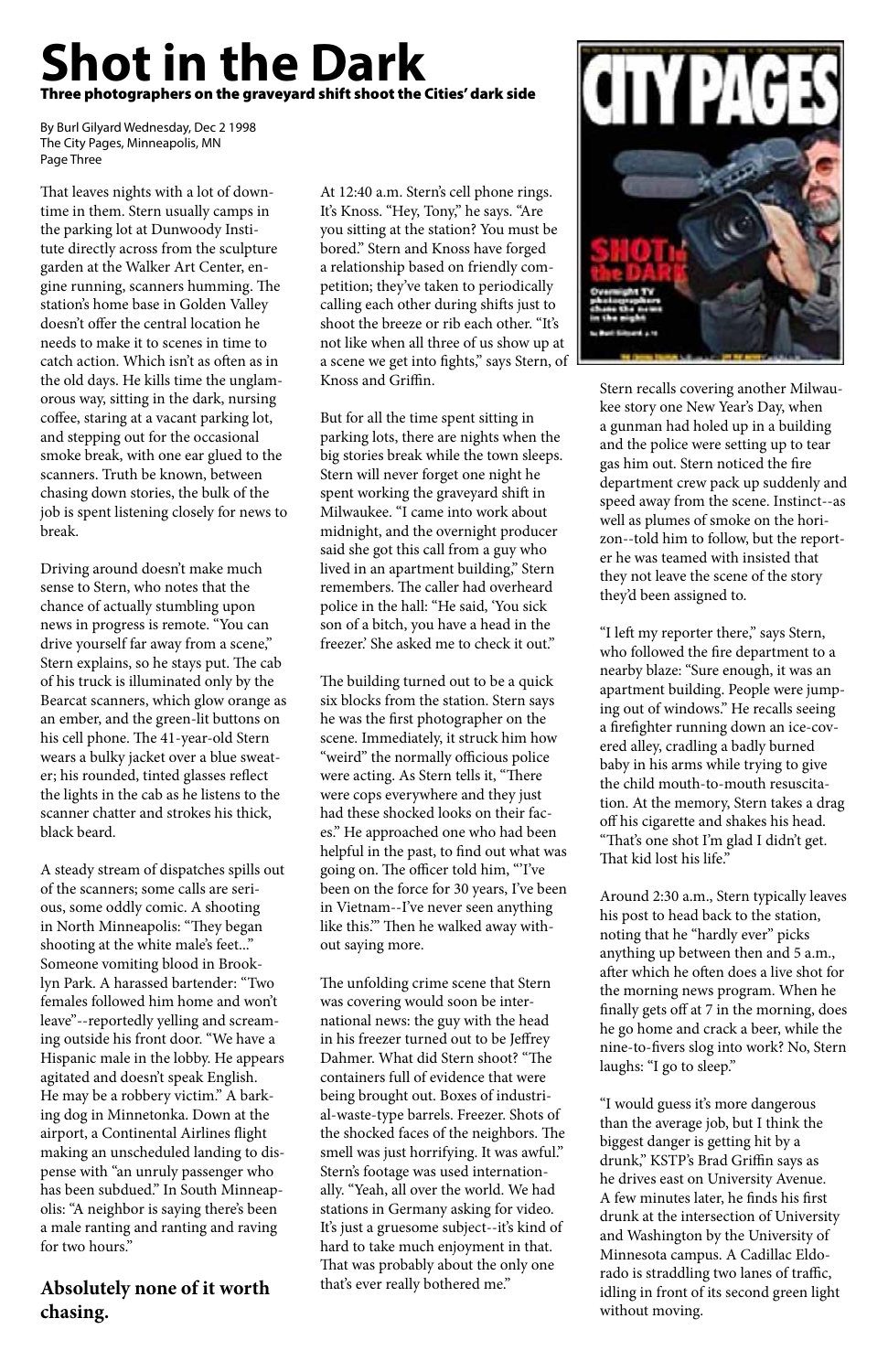Griffin slips around it warily--"I hate to go around a drunk, because you never know what they're going to do"- -but as it turns out, the driver is stone asleep behind the wheel, head cocked skyward, mouth agape in pickled ignorance.

The 49-year-old Griffin is the veteran of the current crop of overnight photographers; he has been at KSTP for 24 years, 19 of them on the overnight shift. "And you never get used to it," he says of the hours. As for a good day's sleep, "You never get eight hours." Still, Griffin eschews coffee, the stereotypical beverage of choice for third shifters: "I don't like the taste of it. If it gets below zero, I'll go to White Castle and get a hot chocolate." He is fairly quiet, and, by this point in his career, little seems to surprise him. "When I was younger, I liked the excitement. When you get older, you don't need that as much," he says.

After enough time on the job, Griffin knows how high the bar is for spot news overnight. "We'll go to a shooting, but if it's a leg wound or something, we'll blow it off," Griffin says. When it comes to fire footage, he goes on, "If you get there in time for flames, it'll probably be used. Or if people are injured." Still, Griffin's footage most likely to go national is that of atmospheric conditions: "I get more footage picked up by the Weather Channel than anything else."

Some shifts amount to one long goose chase. It's a Wednesday night in mid-November, and Griffin is running

the road in search of a "fatal" in the western suburbs. After driving west for a half-hour, he makes one more turn, at just after midnight, and finds the telltale lights at the end of the block. Griffin parks at a good distance from the squad cars, grabs his camera and tripod from the hatch, and instinctively starts shooting the flashing lights before him. It's not immediately clear what the scene is. There's no accident in sight, just two Mound police cars and two Hennepin County sheriff 's minivans--one the Crime Scene Unit, the other the county's Water Patrol with a small boat in tow.

Through a squad radio in one of the cars, someone announces, "Now the media's here."

When Griffin tries to make sense of the scene by asking around about what's going on, things turn more confusing. An officer, who is firmly polite but seems a shade agitated by Griffin's presence, says, "There's no accident." When he presses further, the officer says he can't discuss it; Griffin will have to talk to a sergeant at the station for any comment.

The Crime Scene Unit pulls away. The obvious question hangs in the air: Has there been a homicide in the house at the corner? The officer reappears, his demeanor changed. He leads Griffin down the road to the edge of a hill overlooking Lake Minnetonka, the wind off the water slicing the air.

Twenty-five feet below, at the bottom of the steep embankment, a white station wagon juts out of the lake at a 60-degree angle. No accident? But what is this? Griffin reflexively sets up his tripod, flicks the light above his camera on, and tries for a good shot of the car, but he's having trouble getting his lens above the bushes while two officers stand watch. On his way back out, he catches a shot of the tire tracks in the dirt, where they disappear over the embankment.

At other scenes like this, Griffin would simply have officials fax the station a press release about the incident, but the officers' tonight are insistent that he accompany them to the station. "When they send out the crime lab, it's usual-



ly pretty serious," Griffin muses while following a police car over. He still can't figure out what it is he has just shot.

Waiting outside police headquarters, Griffin wonders about the diminishing returns of this particular story: "I'm sure they're going to use it, but it's not a big story unless Jesse was drunk and drove his car into the drink." The explanation, which finally arrives in the form of a neatly typed press release, offers nothing quite so newsworthy: Mound Police stopped a Chevrolet Caprice station wagon for a traffic violation at 10:53 p.m. The vehicle sped off, and a 1.5-mile chase ensued before the

car ran off the dead-end street, down the embankment, and into the moneyed waters of Lake Minnetonka. From there, the driver escaped and disappeared.

#### **"This is turning into a big waste of time," Griffin laments.**

On the drive back into the city, he is clearly disappointed. "What makes it worse, I couldn't get a clean shot of the car in the water," he says. "So, not much of a story, and I didn't get the video I wanted, and we're a long-ways from town." Outside, early Christmas decorations light up the empty road through Mound. "I hope it's usable as a quickie."

Still, Griffin says he doesn't find himself wishing for tragedy. "I thought we were going to a fatal back there, but I don't want anyone to die," he explains. "But some people do things to get themselves killed. There's not much I can do about that."

Noise blasts out of the scanner: sirens, officers yelling, more sirens. "Must be a high-speed chase," Stern figures. The calamity keeps spilling out in short, chaotic bursts: "Southbound on 10th Street." The chase continues. Then: "He's running southbound through the yard; the K-9s are out, the K-9s are out."

Stern winces: "Ouch." Then comes a report from the St. Paul police about handling traffic control: "We're going to be here for quite a while." The static scene offers something to shoot rather than a moving target.

# **Shot in the Dark** Three photographers on the graveyard shift shoot the Cities' dark side

By Burl Gilyard Wednesday, Dec 2 1998 The City Pages, Minneapolis, MN Page Four